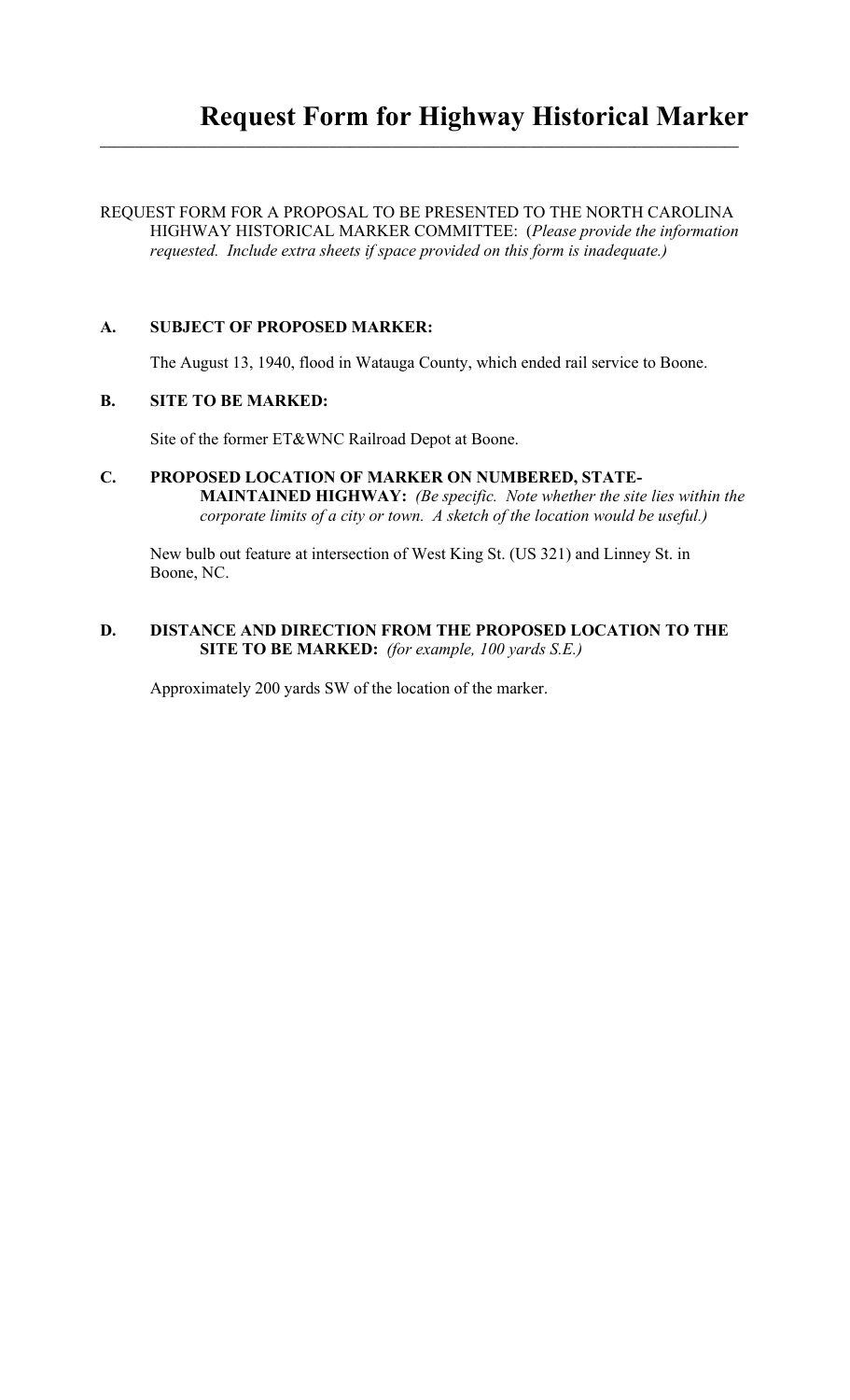## **E. HISTORICAL SKETCH:** *(should be documented with primary sources, i.e., original or contemporary records)*

 $\mathcal{L}_\mathcal{L}$ 

Tuesday, August 13, 1940, saw record-breaking rainfall in Watauga County.<sup>1</sup> It was the culmination of a massive rain event that began over the weekend and continued to pound northwestern North Carolina for days. The relentless rain saturated the ground and raised rivers and streams far above their standard levels. Over 2,000 landslides were recorded in Watauga County alone as a result of the storm, although the storm also impacted other parts of Western North Carolina, Virginia, Tennessee, and South Carolina with flooding and landslides. <sup>2</sup> The resultant landslides and flooding eventually killed sixteen people and destroyed dozens of homes in Watauga County. Numerous children were killed in the flood and landslides, while many other individuals were gravely injured. The raging waters also wiped out farms, livestock, businesses, and other buildings throughout the county.<sup>3</sup>

This flood was the greatest disaster to touch Watauga County, far surpassing the 1916 flood, which had also wreaked havoc on the region. Ivery Greene, a native of the county who compiled harrowing accounts from the 1940 flood, wrote that the 1916 flood was "nothing to compare with the 1940 flood."<sup>4</sup> Andrew Jackson Greene, a professor at Appalachian State Teachers College, kept a daily journal for most of his life. His entries for the days around the storm and flood offer glimpses of just how frightening and devastating it was. On August 13 he wrote, "It is the most frightful time since July, 1916. Perhaps there is more damage now than then."<sup>5</sup>

Beyond the horrific loss of life in the county, damage to roads and the railroad slowed the supply of aid. Shortly after the flood, the *Engineering News-Record* reported, "[H]ighway officials estimated that 90 percent of the secondary road bridges in Ashe, Watauga, [and] Wilkes [Counties] and the northern part of Caldwell County in North Carolina were lost."<sup>6</sup> The damage to the railroad was so severe that it was deemed too expensive to repair, and the owners decided to cut their losses entirely and abandon the line.<sup>7</sup> While the highways were eventually repaired, with large sums of aid coming from the state and federal government, the railroad never returned to Boone.<sup>8</sup> The Linville River Railroad had been hailed as a large part of Boone's growth in the preceding three decades, but it would no longer factor into the town's commercial success.

Trains first arrived in Boone in 1918 after nearly 15 years of attempts by the town's citizens to bring rail to Watauga County. B. B. Dougherty, head of the Appalachian Training School and one of the town's most influential citizens, personally made many unsuccessful attempts in the early 1900s.<sup>9</sup> However, in February 1918, Dougherty and the other rail proponents finally succeeded when Boone's residents voted in favor of a \$27,000 bond referendum to help finance the construction of the Linville River Railroad extension. The extension would run from Shulls

 <sup>1</sup> "Hundreds of Thousands of Dollars Damage As Raging Waters Sweep Watauga County," *Watauga Democrat*, August 15, 1940.<br><sup>2</sup> Richard M. Wooten, et al., "Frequency and Magnitude of Selected Historical Landslide Events in the Southern

Appalachian Highlands of North Carolina and Virginia: Relationships to Rainfall, Geological and Ecohydrological Controls, and Effects," in *Natural Disturbances and Historic Range of Variation*, ed. Cathryn H. Greenberg and Beverly S. Collins (Springer International Publishing, 2016), 215; G. F. Wieczorek, et al., *An Examination of Selected Historical Rainfall-Induced Debris-Flow Events within the Central and Southern Appalachian Mountains of the Eastern United States*, US Geological Survey Open-File Report 2009-1155 (Reston, VA: US Geological Survey, 2009), 5-6; and Anne Carter Witt, "A Brief History of Debris Flow Occurrence in the French Broad River Watershed, Western North Carolina," *The North Carolina Geographer* 13 (2005): 69. <sup>3</sup>

<sup>&</sup>lt;sup>3</sup> "Sixteen Wataugans Lose Lives As Flood Waters Sweep Over County," Watauga Democrat, August 22, 1940. For an in depth account of those who lost their lives and were injured during the flood see: Ivery Greene, *A Disastrous Flood: A True and Fascinating Story*, 4<sup>th</sup> ed. (Lenoir, NC: Smith Printing Co., Inc., 1976). Greene, *A Disastrous Flood*, 99. <sup>5</sup>

<sup>&</sup>lt;sup>5</sup> "August 13, 1940," Volume 154, A.J. Greene Collection, W. L. Eury Appalachian Collection, Appalachian State University, Boone, NC, USA.

<sup>6</sup> *Engineering News-Record* 125 (August 22, 1940): 253, quoted in Water Resources Branch, *Floods of August 1940 in the Southeastern States*, Geological Survey Water-Supply Paper 1066 (Washington: US Government Printing Office, 1949), 9. This entire, comprehensive report nicely covers all aspects of the rainfall and subsequent flooding and landslide activity from the two storms in August 1940. 7 "Federal Funds Sought To Help Rebuild Roads," *Watauga Democrat*, September 5, 1940; "Linville River Railway

Seeks To Abandon Its Lines," *Watauga Democrat*, September 12, 1940.<br><sup>8</sup> "Federal Funds Sought To Help Rebuild Roads," *Watauga Democrat*, September 5, 1940

Ruby J. Lanier, *Blanford Barnard Dougherty, Mountain Educator* (Duke University Press, 1974), 74-79.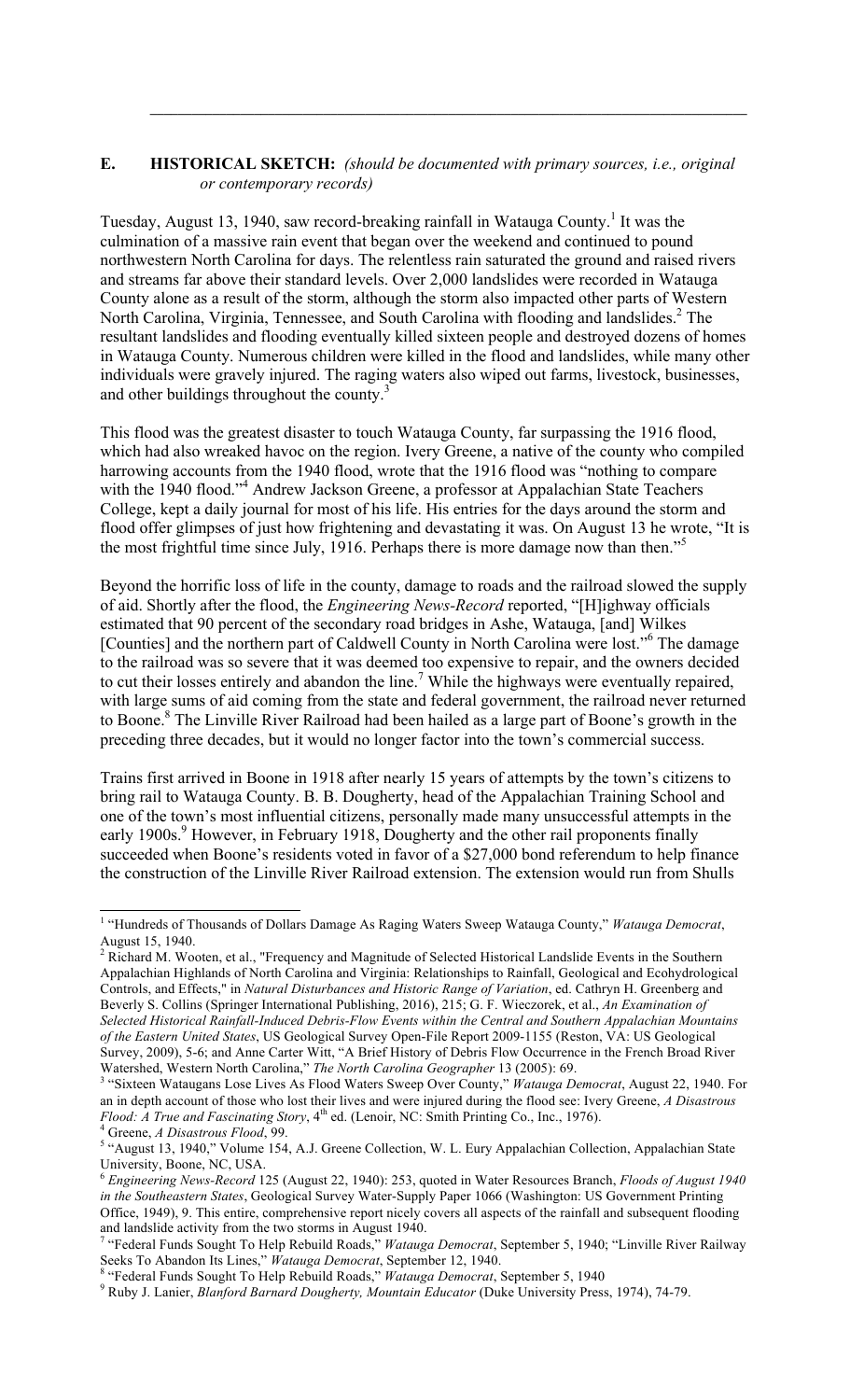Mills, then the terminus of the road some eight miles southwest of town, to Boone. The completed line would run from Boone to Cranberry, North Carolina, where it would connect with the rest of the East Tennessee & Western North Carolina Railroad out to Johnson City, Tennessee. R. C. Rivers, editor of the weekly newspaper the *Watauga Democrat* in Boone, cheered the result of the referendum, exclaiming, "At last it seems that Watauga, the best county in the State, is to be connected with the outside world by rail."<sup>10</sup> Construction began soon after, with many locals actively participating in the construction. Construction on the line finished in October 1918. Regular mail service on the line began in January 1919 while regular passenger service began in May  $1919$ .<sup>11</sup>

While the arrival of rail was not the only factor that helped Boone grow, it was certainly a major influence. The train was able to bring vacationers straight into the city and was itself a large part of the draw. In a 1974 oral history interview, James Oliver reminisced about taking the "mighty good" train into Boone, "just for the trip you know, no business. Just for the trip."12 R. C. Rivers, while eulogizing the railroad after it had been dismantled, wrote, "…the [railroad] was one of the most potent factors in the development of the city."<sup>13</sup> Though filled with claims and praises riddled with boosterism, a town directory from 1925 argued that, "Boone is in the midst of a building boom. New brick store rooms and numerous fine bungalows are in the process of building."<sup>14</sup> This directory, however, also made far more mention of the then new roads into the town than it did of the six-year-old railway. While trains continued to service the town for another fifteen years, perhaps the greater impact of improved roads was already being observed by Boone's citizens.

The challenges of the early 1930s were felt strongly by the Linville River Railway (LRR). The Cranberry Coal and Iron Company, which had operated in Cranberry, NC since the nineteenth century, closed in 1929. This closure, according to historian Lou Harshaw, left only, "the mail, some logging work, and passengers, who, in increasing numbers, purchased automobiles."<sup>15</sup> The economic downturn of the 1930s for the LRR made the decision not to rebuild the tracks after the 1940 flood much easier. Francis Ehl Ward, in his Master's thesis on the history of the East Tennessee & Western North Carolina Railroad, also argued, "The mines had been closed, the May Tide of 1911 and the flood in the Boone area around 1940 had worked havoc to the line, and now with the paved highway the railroad could not continue."16 The loss of the original reasons for building the railroad could not be made up by passengers, especially as these passengers became more likely to drive themselves into Watauga County as the roads were improved.

At a hearing before the Interstate Commerce Commission in December 1940 in Johnson City, representatives for the railroad estimated that it would cost over \$150,000 to rebuild the tracks and produced an audit that revealed that it had lost money for all but two years of its existence, and that those loses were increasing yearly.<sup>17</sup> The Interstate Commerce Commission sided with the Linville River Railway Company to allow the abandonment of the line. Though there was strong public opposition from Boone, voiced eloquently by B. B. Dougherty during the December hearing, the ICC ruled that salvage operations could begin any time after February 27, 1941.<sup>18</sup>

<sup>&</sup>lt;sup>10</sup> "The Railroad Boone Election," *Watauga Democrat*, February 14, 1918.<br><sup>11</sup> For overviews of this timeline see Mallory Hope Ferrell, *Tweetsie Country: The East Tennessee & Western North Carolina Railroad* (Pruet Publishing Company, 1976), 31; Cary Franklin Poole, *A History of Railroading in Western North Carolina* (Overmountain Press, 1995), 110-111; and Lanier, *Blanford Barnard Dougherty*, 79-83. For an in depth look at the history of the Eastern Tennessee & Western North Carolina Railroad, see Francis Ehl Ward, "A Historical Study of the ET&WNC Narrow-Gauge Railroad" (Master's thesis, Appalachian State Teacher's College, 1958).

<sup>&</sup>lt;sup>12</sup> James O. Shell, interview by Barbara Greenberg, July 23, 1974, Appalachian State University Special Collections collection 111, tape 235, transcript, Appalachian Oral History Project Interviews, 1965-1989, *Appalachian State University Digital Collections*, http://omeka.library.appstate.edu/items/show/7288, accessed September 13, 2016, page 12.

<sup>&</sup>lt;sup>13 "</sup>Salvage Crew Is Dismantling Narrow [Gauge]," *Watauga Democrat*, July 17, 1941.<br><sup>14</sup> "Directory of Boone, North Carolina--July, 1925," *Digital Watauga*, accessed September 13, 2016,

<sup>&</sup>lt;sup>14</sup> "Directory of Boone, North Carolina--July, 1925," *Digital Watauga*, accessed September 13, 2016,<br>
http://www.digitalwatauga.org/items/show/934.<br><sup>15</sup> Lou Harshaw, *Trains, Trestles, and Tunnels: Railroads of the South* 

<sup>1977), 76.</sup>

<sup>&</sup>lt;sup>16</sup> Ward, "A Historical Study," 76.<br><sup>17</sup> "Hearing Is Held On Scrapping Of Local Railroad," *Watauga Democrat*, December 5, 1940.

<sup>&</sup>lt;sup>18</sup> Ibid.; Lanier, *Blanford Barnard Dougherty*, 82-83; "Narrow [Gauge] Is To Abandon Line From Cranberry," *Watauga Democrat*, March 6, 1941.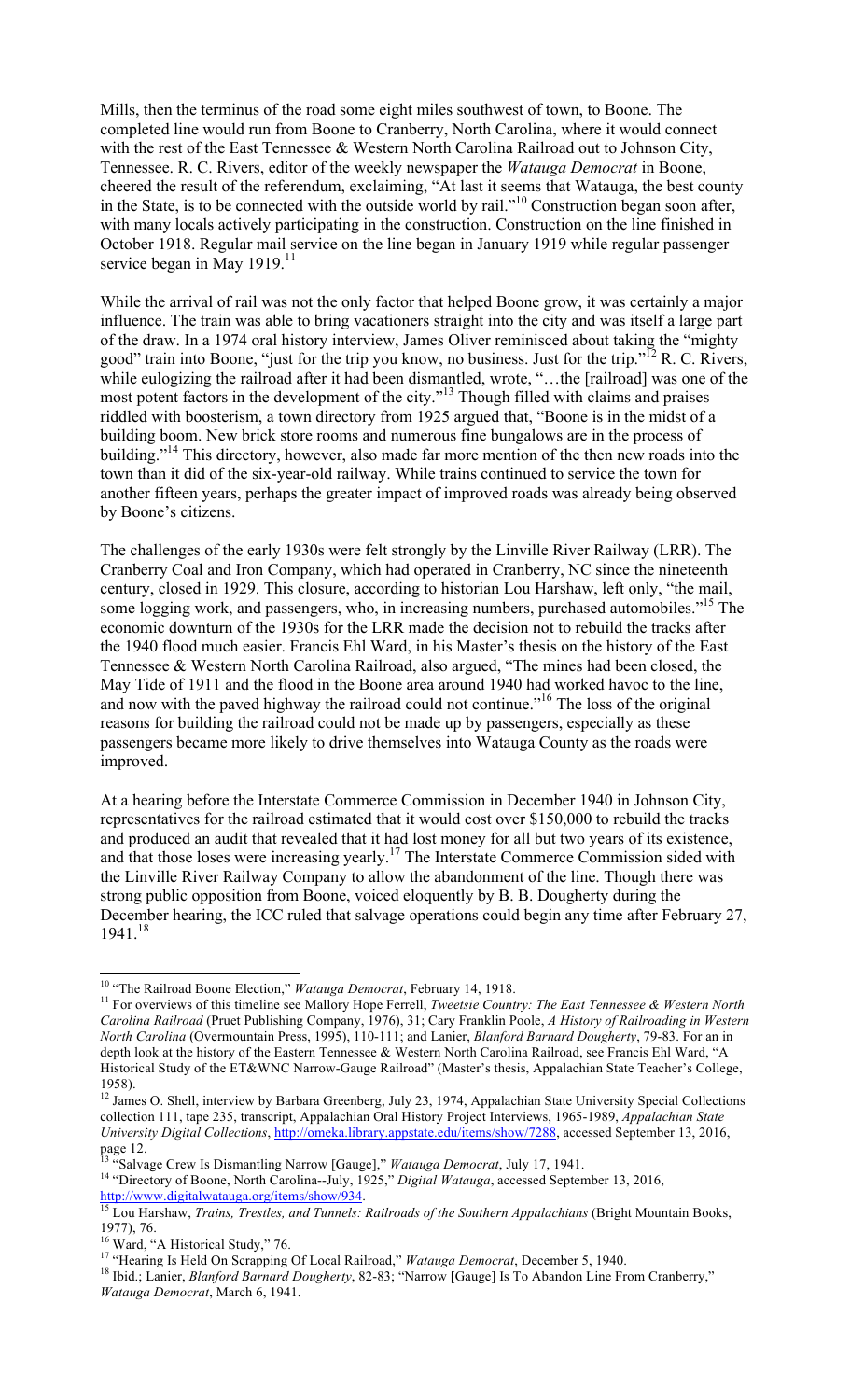The railway's assets were sold or transferred following the ICC's ruling. The Midwest Steel Company of Charleston, West Virginia, purchased the steel from the tracks for \$39,000 and began the salvage operations in the spring of 1941.<sup>19</sup> The railway's rights-of-way reverted back to the original landowners, with the exception of the station site at the corner of River and Depot Streets in Boone. That station was sold to Herman W. Wilcox, the former station agent who had worked for the LRR for over a decade.<sup>20</sup> Wilcox began remodeling the station to "take care of the rapidly expanding needs of the Boone bus terminal."<sup>21</sup> Indeed, the official end of rail into Watauga County did not come until mid-1941, even though the final train into Boone had arrived on August 13, 1940.

The devastation of the 1940 flood cannot be overstated. All of the main highways into Boone were closed due to washouts, bridge collapses, or flooding, and numerous sections of the Linville River Railroad had been swept away. Damage and landslides were recorded throughout the county. The Deep Gap area perhaps saw the worst of the damage, as it had the highest concentration of landslides and, perhaps coincidentally, the highest loss of life.<sup>22</sup> All of Watauga County was susceptible to landslides, but for this particular event the eastern part of the county was the epicenter. The hurricane's path brought the center of the storm over Stony Fork and Deep Gap as it tracked north along the Blue Ridge Mountains.<sup>23</sup> Landslides, caused by the massive inundation of water in streams and rivers, tore through the area, washed away houses, and carried victims miles downstream.24

The damage in the town itself saw North Water Street entirely washed away, houses and businesses on the south side of King Street flooded, the train depot separated from the main street by a washout, and access to the hospital rendered almost impossible.<sup>25</sup> Damage to the sewer systems required residents to boil drinking water, and children were cautioned against playing in the Boone Creek because it had been polluted by sewage seepage.<sup>26</sup>

The flood knocked out all lines of communication into Boone, as well.<sup>27</sup> With no telephone or telegraph wires connecting the town to the rest of the state, aid was slow to arrive. The lack of communication spurred the hearsay and rumors in the aftermath of the flood. Greene, while surveying the damage in town, wrote, "Hales are along the street. Rocks are on the street. Damage to property increases…All the bridges from Boone are gone or damaged so that it is not safe to travel over them. No papers come. In fact the town is cut off from the world. All that we get is magnified rumors."28

On August 14, the day after the flood, Andrew Jackson Greene recorded his feeling of fear and helplessness in his diary:

Man is helpless in the face of nature. With all his boasting his strength is insignificant compared to that of the elements. All that one can do is to trust in a more powerful being than himself. Really I feel an uneasiness with my soul, but I am as helpless as I can be I am hoping that tomorrow the weather man may bring gladness to my heart.<sup>29</sup>

Greene's palpable distress throughout the storm provides stark evidence of the storm's effects. Many in town sought to understand exactly what had happened, and the fleeting rumors that filtered back into town only added to the panic. $30$ 

<sup>&</sup>lt;sup>19</sup> "Salvage Crew Is Dismantling Narrow [Gauge]," *Watauga Democrat*, July 17, 1941.<br><sup>20</sup> "Life story," AC.493: Herman Wilcox Collection, W.L. Eury Appalachian Collection, Appalachian State University, Boone, North Carolina, USA.

<sup>21 &</sup>quot;Bus Station To Be Remodeled," *Watauga Democrat*, July 17, 1941; "Railway Bonds To Be Canceled," *Watauga Democrat*, March 13, 1941.<br><sup>22</sup> Wooten, et al., "Frequency and Magnitude," 220; Wieczorek, et al., *Examination of Selected Historical*, 5-6;<br>"Sixteen Wataugans Lose Lives As Flood Waters Sweep Over County," *Watauga Demo* 

<sup>&</sup>lt;sup>23</sup> Department of the Interior, An examination of selected historical rainfall-induced debris-flow events, 5-6.<br><sup>24</sup> "Bulletin!" *Watauga Democrat*, August 22, 1940.<br><sup>25</sup> "Hundreds Of Thousands Of Dollars Damage As Raging August 15, 1940.<br><sup>26</sup> "Citizens Urged To Boil Water," *Watauga Democrat*, August 22, 1940.

<sup>&</sup>lt;sup>27</sup> "Sixteen Wataugans Lose Lives As Flood Waters Sweep Over County," *Watauga Democrat*, August 22, 1940.

<sup>&</sup>lt;sup>28</sup> "August 14, 1940," Volume 154, A.J. Greene Collection.<br><sup>29</sup> "August 14, 1940," Volume 154, A.J. Greene Collection, W. L. Eury Appalachian Collection, Appalachian State University, Boone, NC, USA.

 $30$  Ibid.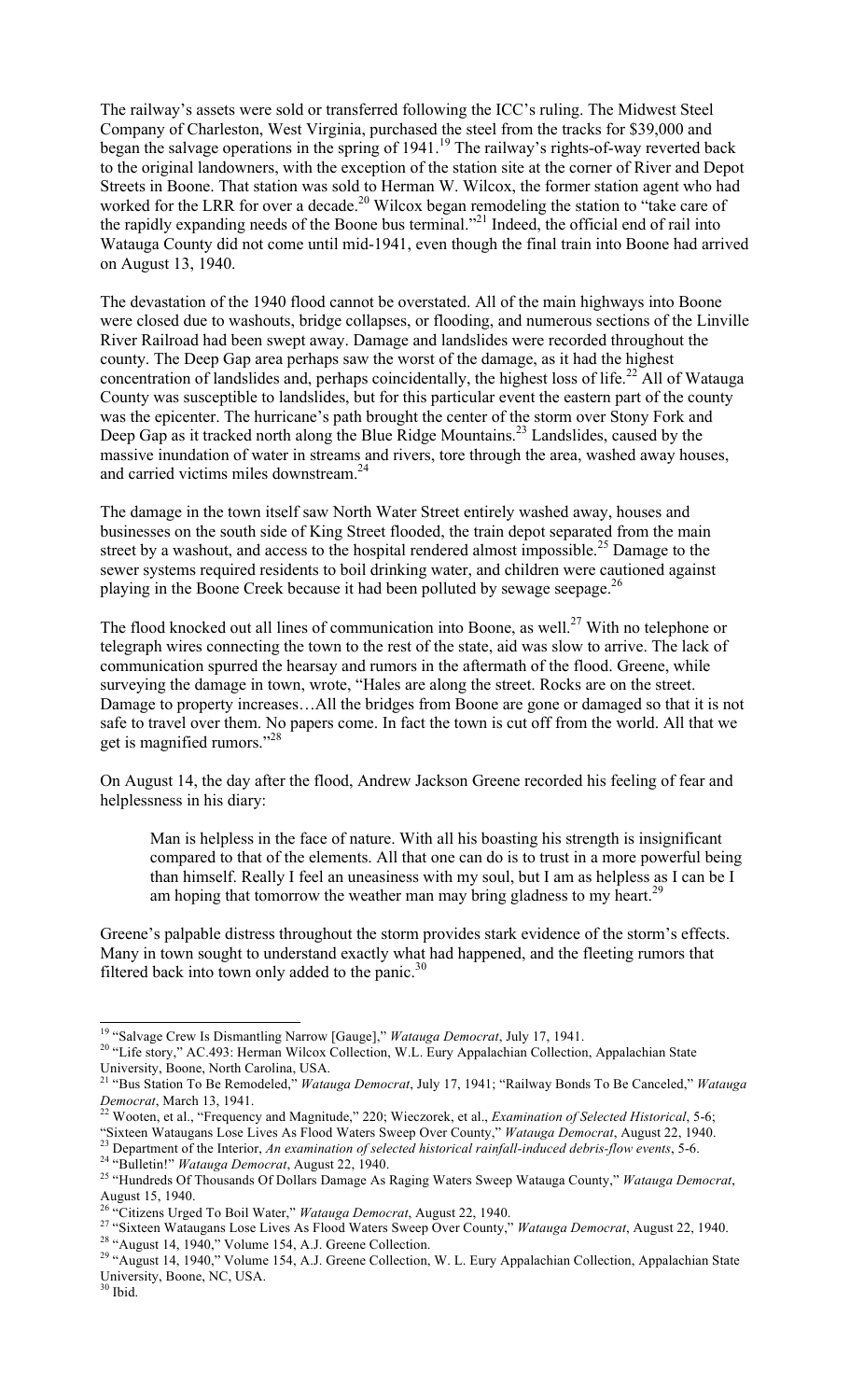Initial estimates for damage to the town ran between \$50,000 and \$100,000, equivalent to as much as \$1.7 million in today's dollars.<sup>31</sup> Aid eventually arrived in the form of the Red Cross to help those injured, while state and federal aid went toward rebuilding the roads and infrastructure around the county.32 Boone was able to return to normal in the months following the flood, although the railroad, a key aspect of its growth since 1918, would never return.

The 31 years of passenger and freight rail service into Boone helped spur economic growth, an expansion of population, and a building boom in the city. The Linville River Railroad is an important aspect of Boone's history that must be understood in the context of the town's growth in the first half of the twentieth century. The August 1940 flood wiped out many of the gains that the rail had provided and cost sixteen Wataugans their lives. The destruction of property and loss of life had a devastating effect on the region, which is still felt by many of the area's residents.<sup>3</sup> The town has continued to mature as the commercial center of the county in spite of the flood, and the growth of nearby Appalachian State University has led to population shifts that mean many of the town's residents today are not natives and are likely unfamiliar with the harrowing events of August 1940. Memorializing the flood with this historical marker will be an important step for the town and county to connect itself to its past and to allow all of its residents to more deeply understand this storied and harrowing chapter in the history of Boone and Watauga County.

**Suggested Inscriptions:** (The heading or title consists of one or two lines of approximately sixteen letters or spaces to the line; the text of the inscription is usually not more than five or six lines of approximately twenty-three letters and spaces each.)

1<sup>st</sup> Choice

Aug. 1940 Flood

Flooding killed 16 in Watauga County, ending 31 yrs. of ET&WNC rail service to Boone. Depot and tracks were along Rivers St., 200 yds. SW.

 $2<sup>nd</sup>$  Choice

End of Boone Rail

Aug. 13, 1940, flood killed 16 in Watauga, destroyed ET&WNC train service to Boone. Depot and tracks were located 200 yds. SW.

 <sup>31 &</sup>quot;Hundreds Of Thousands Of Dollars Damage As Raging Waters Sweep Watauga County," *Watauga Democrat*, August 15, 1940. This figure is based on the 2015 "real price" of \$100,000 of commodities in 1940, as measured by the website https://www.measuringworth.com/uscompare/, accessed October 5, 2016. 32 "Red Cross Brings Speedy Relief To Storm Victims," *Watauga Democrat*, August 22, 1940; "Federal Funds

Sought To Rebuild Roads," *Watauga Democrat*, September 5, 1940.<br><sup>33</sup> Sherrie Norris, "Granny Greene and the '40 Flood," *Watauga Democrat*, November 15, 2015, accessed

September 24, 2016, http://www.wataugademocrat.com/community/granny-greene-and-the-flood/article\_61a84eac-2203-5c33-91f3-eb5c96d2a30b.html.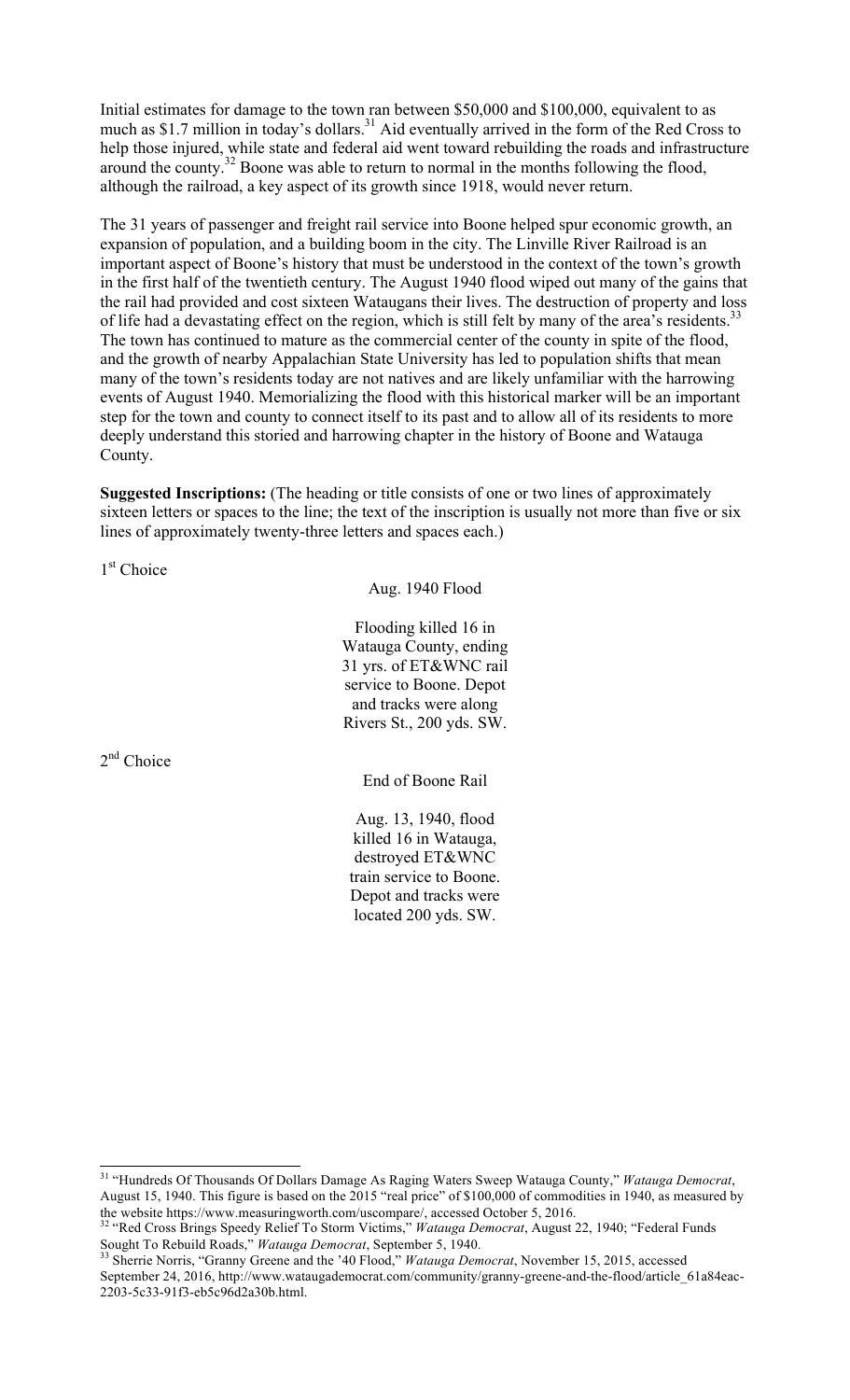### *E.* **SUPPLEMENTARY BIBLIOGRAPHY:** *(secondary sources may be included)*

 $\mathcal{L}_\mathcal{L}$ 

### Archival Collections

- A.J. Greene Collection, W. L. Eury Appalachian Collection, Appalachian State University, Boone, NC, USA.
- Herman Wilcox Collection, W.L. Eury Appalachian Collection, Appalachian State University, Boone, North Carolina, USA.

#### Books

- Ferrell, Mallory Hope. *Tweetsie Country: The East Tennessee & Western North Carolina Railroad*. Pruet Publishing Company, 1976.
- Greene, Ivery. *A Disastrous Flood: A true and Fascinating Story*. 4<sup>th</sup> ed. Lenoir, NC: Smith Printing Co. Inc., 1976.
- Harshaw, Lou. *Trains, Trestles, and Tunnels: Railroads of the Southern Appalachians*. Bright Mountain Books, 1977.
- Lanier, Ruby J. *Blanford Barnard Dougherty, Mountain Educator*. Durham, NC: Duke University Press, 1974.
- Poole, Cary Franklin. *A History of Railroading in Western North Carolina*. Overmountain Press, 1995.

#### Newspapers

*Watauga Democrat*, accessed via Chronicling America at http://chroniclingamerica.loc.gov/lccn/sn82007642/ for years prior to 1923 and via DigitalNC at https://www.digitalnc.org/newspapers/watauga-democrat-boone-n-c/ for years after 1923.

#### Other Publications

- Water Resources Branch. *Floods of August 1940 in the Southeastern States*. Geological Survey Water-Supply Paper 1066. Washington: US Government Printing Office, 1949.
- Wieczorek, G. F., et al. *An Examination of Selected Historical Rainfall-Induced Debris-Flow Events within the Central and Southern Appalachian Mountains of the Eastern United States*. US Geological Survey Open-File Report 2009-1155. Reston, VA: US Geological Survey, 2009.
- Witt, Anne Carter. "A Brief History of Debris Flow Occurrence in the French Broad River Watershed, Western North Carolina." *The North Carolina Geographer* 13 (2005): 59-82.
- Wooten, Richard M., et al. "Frequency and Magnitude of Selected Historical Landslide Events in the Southern Appalachian Highlands of North Carolina and Virginia: Relationships to Rainfall, Geological and Ecohydrological Controls, and Effects." *Natural Disturbances and Historic Range of Variation*. Ed. Cathryn H. Greenberg and Beverly S. Collins. Springer International Publishing, 2016.

#### Unpublished Works

Ward, Francis Ehl. "A Historical Study of the ET&WNC Narrow-Gauge Railroad." Master's thesis, Appalachian State Teacher's College, 1958.